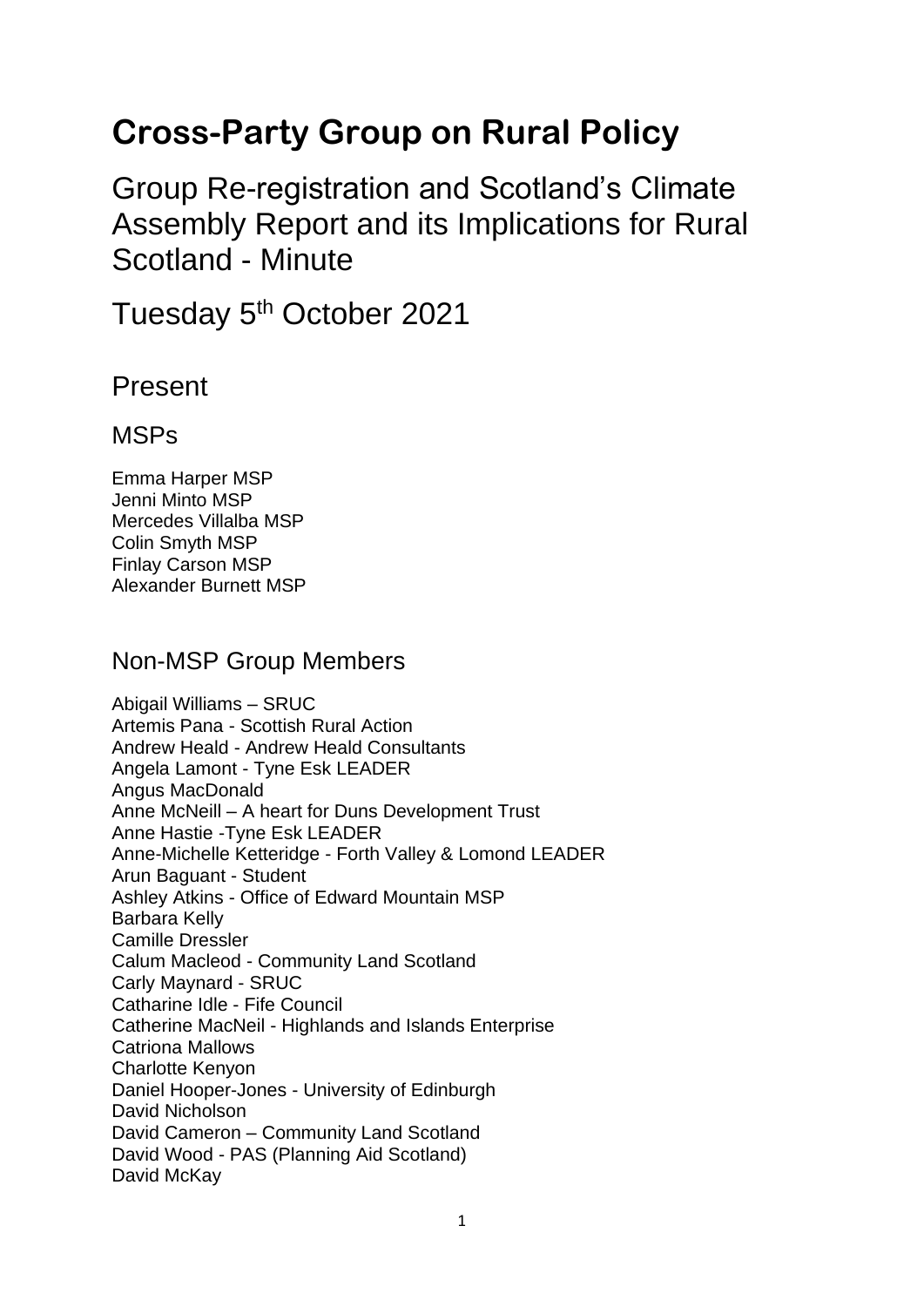David Skene David Connelly David Miller - James Hutton Institute Davy McCracken - Scotland's Rural College Eric Calderwood - University of Stirling Fenja Kroos - University of Edinburgh Fiona Mackenzie – University of the Highlands and Islands Giorgia Lo Faro - SRUC Ian Muirhead - AIC Scotland (Agricultural Industries Confederation Scotland) Ian McCall James Erskine Jamie Carruthers - Dormont Estate Jane Atterton - Rural Policy Centre, Scotland's Rural College Jayne Glass – Rural Policy Centre, Scotland's Rural College Jaya Scott Jim Hume - Support in Mind Scotland John Cairns - HiMRA (Highland Migrant and Refugee Action) Jolanda van Munster - SRUC Josselyn Rizo Olguin - John Muir Trust Karen Fonstad Kim Dams Leigh Mair - Scottish Rural Health Partnership Lindsay Wood – A heart for Duns Development Trust Lorna Philip – Aberdeen University Meilin Li Michele Macdonald - Macdonald Partners Murray Ferguson – Cairngorms National Park Authority Neil Ross - Highlands and Islands Enterprise Ninian Stuart – Falkland Estate Oliver Escobar Patricia Clark Peter Ross - CLLD CHAIRS GROUP Sam Foster - Rural Housing Scotland Rosie Simpson - John Muir Trust Rachel Selman Sara Bradley - UHI Sarah Skerratt - Royal Society of Edinburgh Sarah Jones - Lancaster University Sarah Marks Susie Townend – Scotland's Climate Assembly Shaun Marley - Stirling Council Stan Green – The Horticultural Trades Association (HTA) Stephen Young - Scottish Land & Estates Steven Thomson - SRUC Tracey Glover Vanessa Halhead – Scottish Rural Action Wendy Barrie – Scottish Food Guide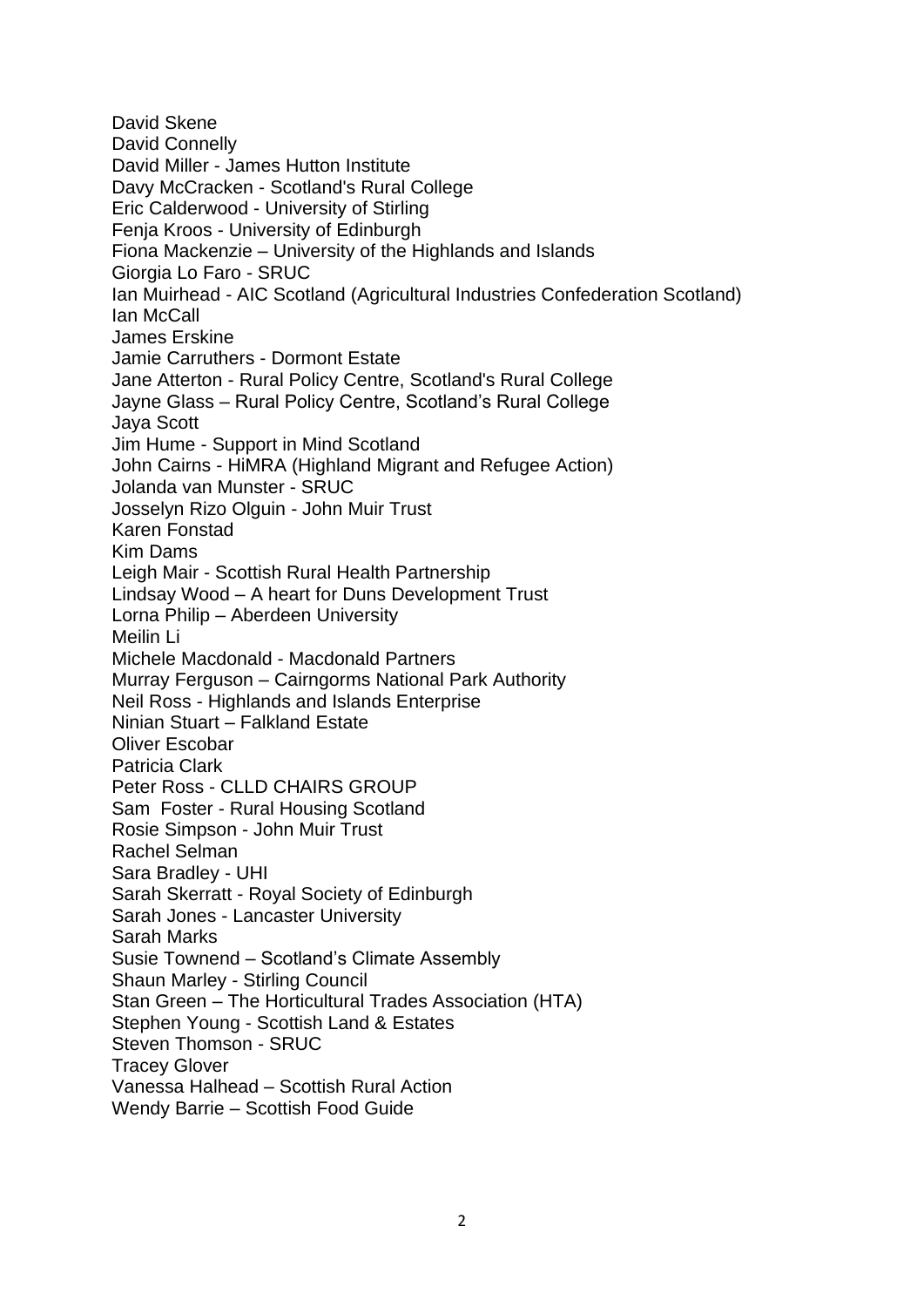# Apologies

Edward Mountain – MSP Arianne Burgess - MSP Liezel Tipper – MSD Animal Health Rebecca Crowther – Equality Network Leanne Townsend – James Hutton Institute Kerry Hammond – SAC Consulting Paul Zochowski – East Lothian Council Sue Whittle

# Agenda item 1

#### **Welcome, introductions and apologies**

Emma Harper MSP (chair) welcomed everyone to the first meeting of the Group following the election.

It was noted that the agenda and list of registered attendees has been circulated and that almost 90 people have signed up to participate. A warm welcome was extended to everyone. The apologies for this meeting will be recorded in the minutes. Unapproved minutes will be posted on the website as soon as possible.

For those tweeting about the meeting, it was asked that #cpgrural be used in tweet posts to keep track of questions.

## Agenda item 2

#### **Group re-registration and election of office bearers**

Emma Harper MSP noted that as we are in a new Parliamentary session the Group needs to be re-registered and office bearers - Co-conveners and Secretariat - need to be elected. Two Group Co-conveners were elected:

Finlay Carson MSP proposed Edward Mountain MSP as a Co-convener, seconded by Colin Smyth MSP. Edward Mountain MSP was elected as a Co-convener.

Emma Harper MSP then stepped aside from chairing the meeting and asked Finlay Carson MSP to temporarily chair in her place.

Finlay Carson MSP proposed Emma Harper MSP as a Co-convener, seconded by Colin Smyth MSP. Emma Harper MSP was elected as a Co-convener,

Emma Harper MSP then stepped back in to chair the meeting.

Emma Harper MSP mentioned that Jenni Minto MSP had intended to attend the meeting but was still in the Chamber and will come along when she can.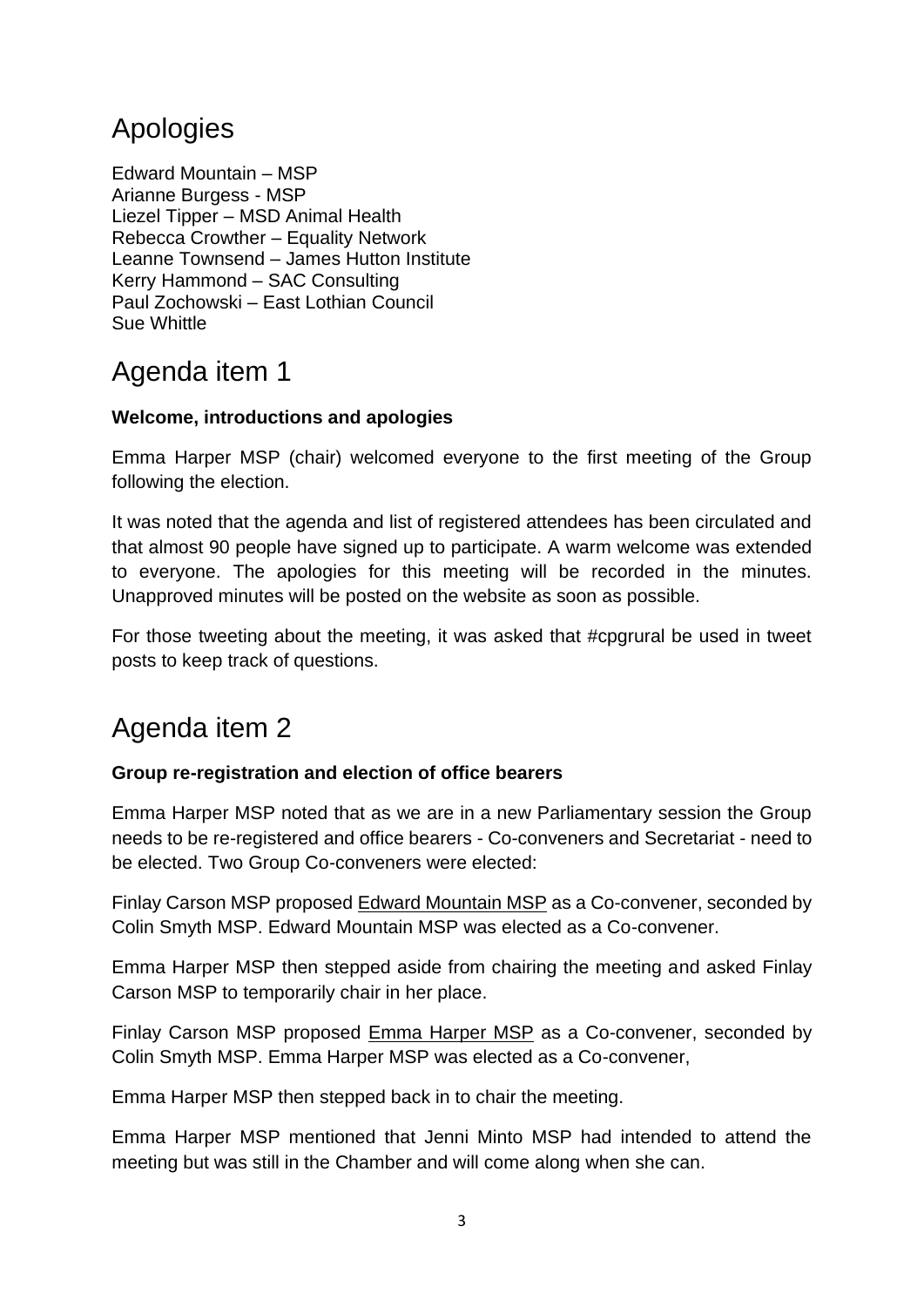Finlay Carson MSP proposed that SRUC's Rural Policy Centre (RPC) continue as Group Secretariat, seconded by Colin Smyth MSP (no other proposals were put forward). The RPC was confirmed as the Group's Secretariat.

Emma Harper MSP noted that forms will have to be submitted to the Standards Committee to confirm re-registration of the Group. This will be done by the Secretariat.

### Agenda item 3

#### **Presentations and discussion**

The focus for discussion in the meeting was Scotland's Climate Assembly's report and its recommendations in the context of rural Scotland. Four presenters were asked to kick-start discussions, with Susie Townend introducing the work of the Assembly and three respondents (Artemis Pana, Calum MacLeod and Sam Foster) providing their thoughts on its recommendations from differing perspectives.

- **Susie Townend**, Head of Secretariat for Scotland's Climate Assembly: *An introduction to Scotland's Climate Assembly*
	- o Covered a range of issues, including: how Scotland's Climate Assembly (SCA) members were chosen, what questions and themes were addressed, and how the assembly was run; impacts and outcomes of the Children's Parliament; recommendations and statement of ambition from [the final report.](https://www.climateassembly.scot/full-report) A short video on the Assembly can be found here: [We can make a difference –](https://www.youtube.com/watch?v=hisAImPXhOI&t=126s) Scotland's [Climate Assembly Video.](https://www.youtube.com/watch?v=hisAImPXhOI&t=126s)
- **Artemis Pana**, National Coordinator, Scottish Rural Action: *20-minute neighbourhoods and other rural issues*
	- o Covered a range of issues, including: the importance of citizen engagement like the Climate Assembly; the outcomes from the Scottish Rural Parliament, and particular links to the Just Transition Commission and Climate Assembly recommendations; the need for more power sharing and co-production of policies at the national and local level; rural and island first approaches to policy making – looking to rural and island places for solutions (called for by the Scottish Rural Parliament in March; the importance of rural and island places to tackling the challenges of climate change; the relevance and challenges of the concept of the 20 minute neighbourhood/community in rural and island Scotland; the need for 'hyper-local', real-time, accurate and up-to-date data (from all public, private and third sector partners) to inform the design of effective 20 minute neighbourhoods in terms of transport, energy usage, etc.; the importance of community solutions to some of these challenges but the barriers that many communities face in doing so. A video of the Climate Change Session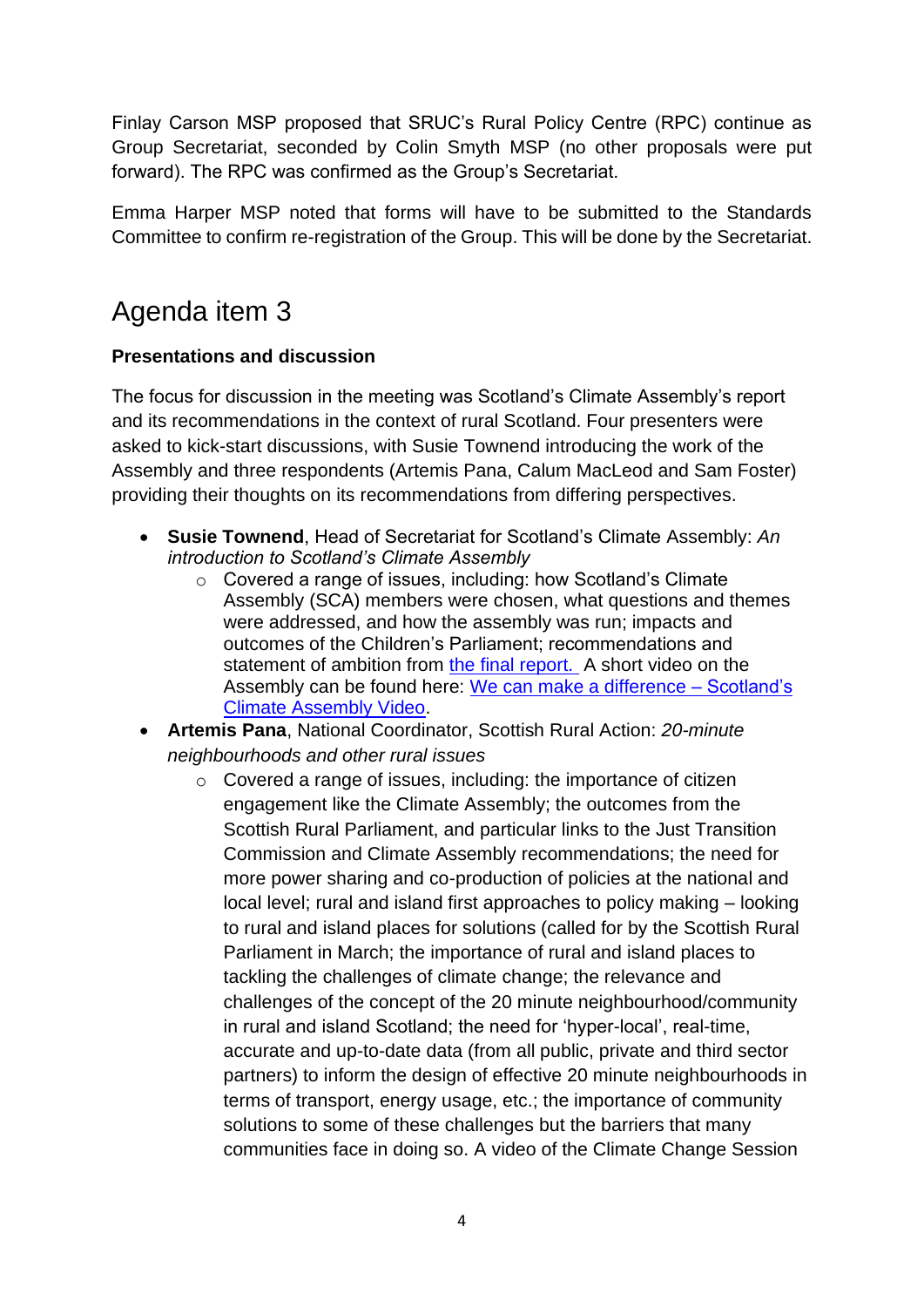at the Scottish Rural Parliament 2021 can be found here: [Climate](https://www.sra.scot/our-work/scottish-rural-parliament/vsrp-2021/climate-change)  [Change, Scottish Rural Action Video.](https://www.sra.scot/our-work/scottish-rural-parliament/vsrp-2021/climate-change)

- **Calum MacLeod**, Policy Director, Community Land Scotland: *Land ownership reform and community right to buy*
	- o Covered a range of issues, including: the importance of the land reform agenda (and particularly tackling the concentration of private land ownership) to tackling climate change effectively and fairly; close relationship between community empowerment and land reform; empowering communities to manage land around them in ways that address the climate emergency; there will be a new Land Reform Bill in 2023, including e.g. cross-party support for a public interest test for large scale land transfer; Scotland's Land Rights and Responsibilities Statement will be reviewed shortly; the Scottish Government's new Vacant and Derelict Land investment programme and associated investment is also important – it aims to encourage projects focused on climate and community regeneration objectives; opportunity to transfer such sites into community ownership; Assembly calls for investment in community action projects, including community growing, peatland restoration, etc.; CLS believes there is an opportunity to scale up what such a fund could achieve e.g. by potential to link to the Crown Estate's new ScotWind seabed leasing programme for new offshore RE wind sites; importance of community wealth funding to encourage community ownership but also community resilience and sustainability; potential also to enhance CRTB legislation, including by simplifying the processes for communities and encouraging projects which tackle climate change challenges; also worth noting big picture links between land reform and other policy areas (e.g forthcoming Human Rights Bill) in addressing climate change; need for bold and imaginative policy action to put them into practice. Community Land Scotland briefing paper for MSPs (August 2021): ['Act on land to counter twin threats to](https://www.communitylandscotland.org.uk/2021/08/act-on-land-to-counter-twin-threats-to-scotland/)  [Scotland'.](https://www.communitylandscotland.org.uk/2021/08/act-on-land-to-counter-twin-threats-to-scotland/)
- **Sam Foster**, Project Development Officer, Rural Housing Scotland: *Decarbonising the housing stock*
	- o Covered a range of issues, including: the Scottish Government's wider policy aims around increasing the rural population, land reform, community empowerment and 20 minute neighbourhoods; refurbishment of existing housing stock important, not just about building new housing – but can be more difficult but also has a VAT penalty; refurbishment needs to be done in an appropriate way, not just one-size-fits-all, and RHS would like to see VAT on new build (0%) and on refurbishment (20%) equalised; also need to re-use existing empty housing stock, often caused by high levels of second home ownership; construction quality – mentioned by Climate Assembly, current a gap exists between what we design and how it operates (e.g. use more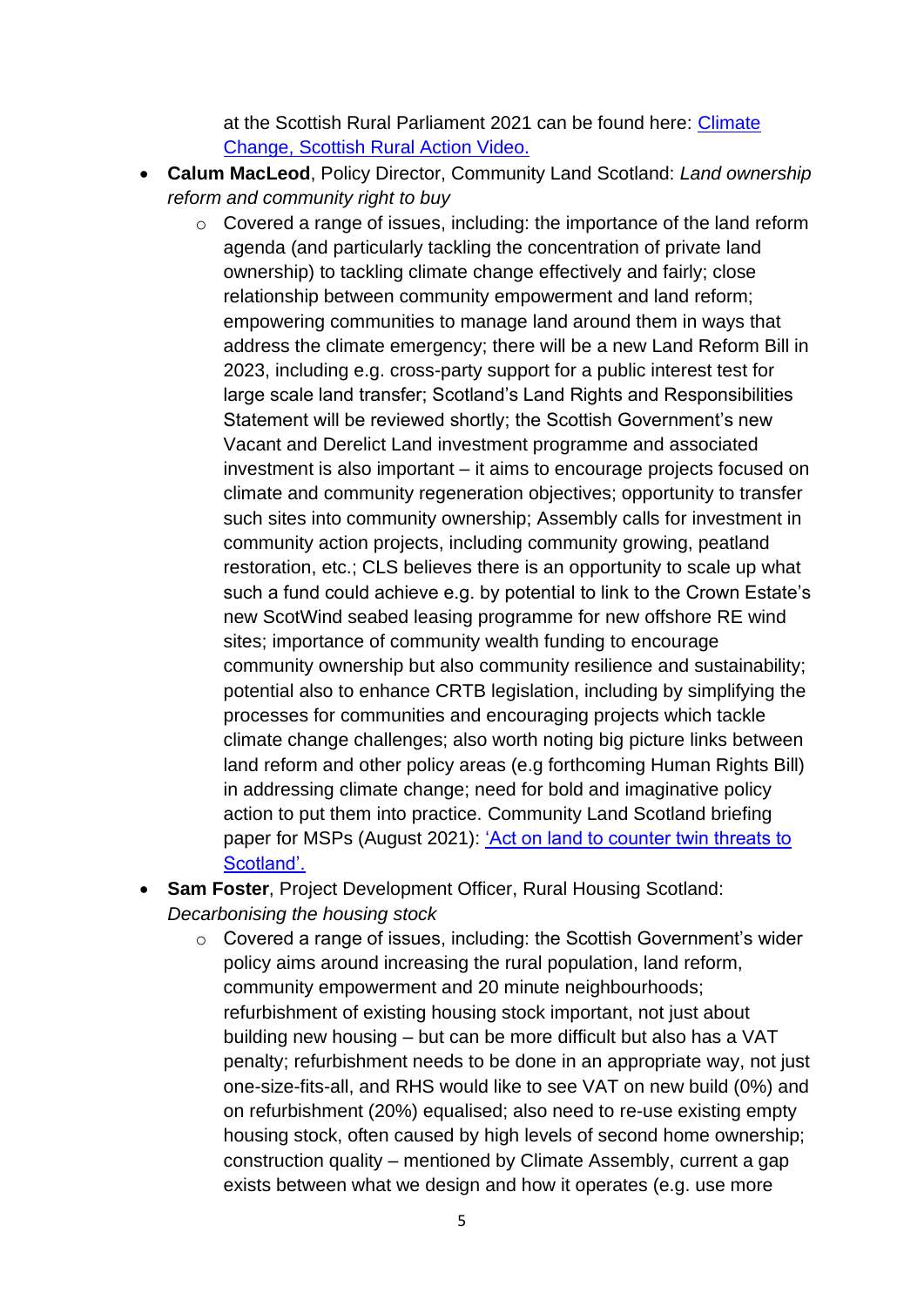heating, less comfortable, etc.); RHS want to see statutory mechanisms (e.g. National Planning Framework 4) used to demand that new housing performs as its meant to; referenced higher living costs in rural areas, plus heating costs more, need to travel by private car, means that homes in rural areas need a very different approach to those in urban areas; lots of discussion about low carbon heating systems but if homes themselves are not refurbished/insulated properly the benefits are lost; essential that move away from bringing in labour and materials from round the world – climate implications but also means local wealth taken out of an areal Scottish National Investment Bank with one mission to promote zero carbon development – have opportunity to use resources from Scotland for housing and upskill our workforce to use these local materials; very encouraging that we have a Just Transition Minister in Scotland; but there is a disconnect, RHS hears lots of platitudes 'blah blah blah' and not being met by actions on the ground; Braemar community trying to get PassivHauses built locally and SG fund to support half of construction costs (Rural Housing Fund) doesn't have in guidance appropriate support measures at local level. You can read the Rural Housing Scotland Manifesto here: ['Building Our](https://ruralhousingscotland.org/policy-form/buildingourruralfuture)  [Rural Future: Manifesto for the 2021 Scottish Parliament Elections'.](https://ruralhousingscotland.org/policy-form/buildingourruralfuture)

Key issues raised in the discussion included:

• *Feasibility of 20 minute communities in rural Scotland.* SCA members from rural communities discussed guaranteeing access to services locally through remote, digital and mobile provision. Linked to recommendation with 100% support (the only one) regarding improvement in broadband connectivity. This could include improved access to work hubs, and smart devices were discussed as necessities. The children talked about more safe cycle routes across rural Scotland. We do not have a definition in Scotland of a 20 minute neighbourhood; having that would be helpful. A key issue is lack of data around transport, connectivity and all aspects of mobility, and how this can be used to encourage behaviour change. Bridging digital and connectivity divides is critical. CLS project working with community land owners to reimagine their way out of the pandemic and the digital divide challenges are central, particularly for young people for social networks as well as more fundamental services. Key question about relationship between communities and state and role of the state in terms of providing services and how this is changing. Some scepticism about the concept of 20 minute neighbourhoods in rural and remote Scotland. It is useful as a shorthand tool, but there is such diversity of rural communities, individuals in rural communities, etc. that it cannot be applied simply and easily. Broadband/digital is not the answer to everything, we need to take into account protected characteristics, and the deprivation experienced by different groups in society. The key underlying desire is to build communities and service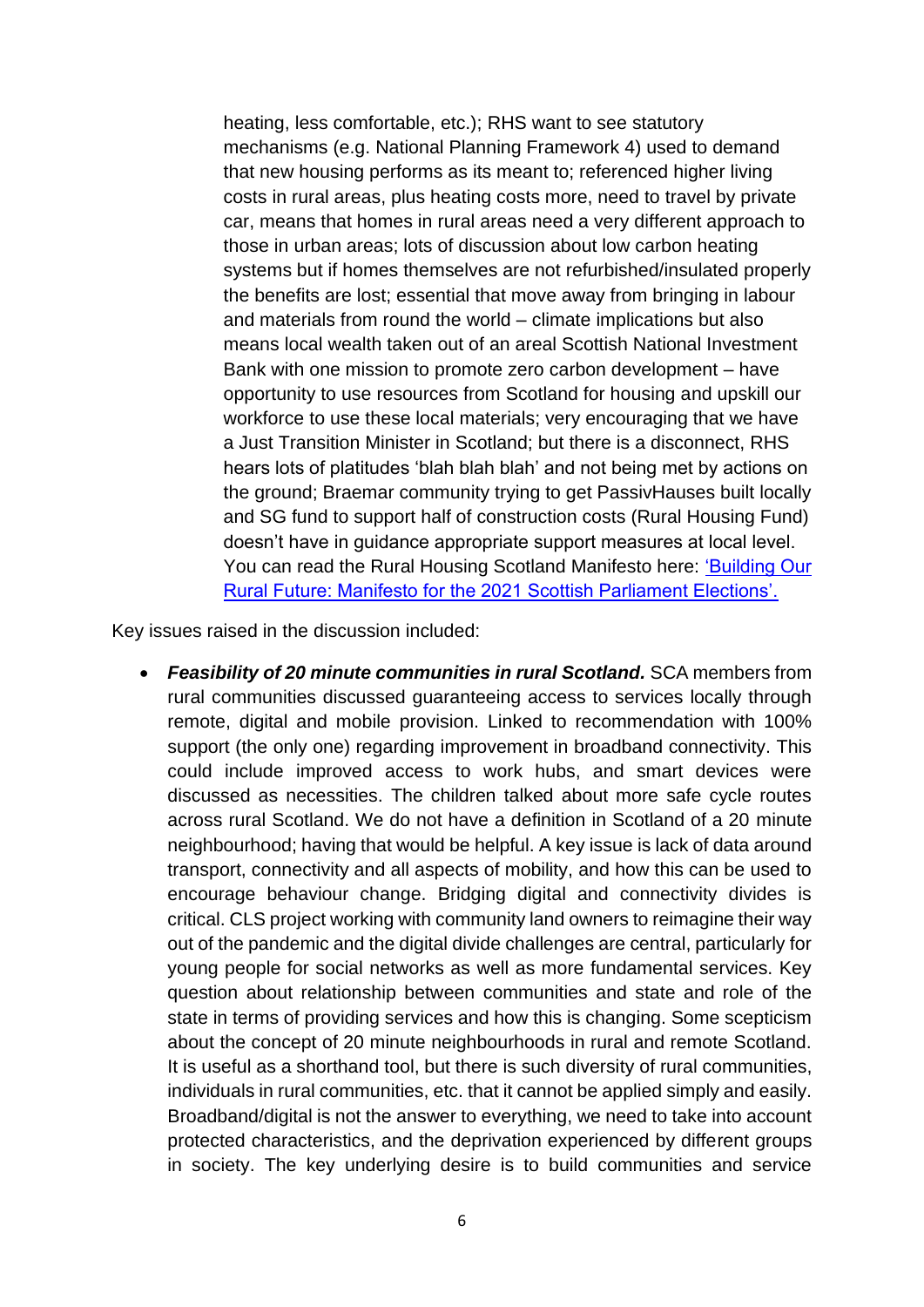provision in a place without having huge climate impacts; key is local provision of services or consideration of the different ways that services can be delivered locally. You can read the Assembly's recommendations on 20 minute communities including rural localised living here: [20 Minute Communities,](https://www.climateassembly.scot/full-report/20-minute-communities)  [Climate Assembly](https://www.climateassembly.scot/full-report/20-minute-communities) .

- *Role of children in the climate assembly.* Over 100 children were brought together to listen to evidence and deliberate alongside and in the same ways as assembly members. Assembly members were struck by how similar the calls to action were from the children and the other members, and how much more direct the children were in presenting their recommendations (e.g. in relation to land ownership and plastics use). Inclusion of children in the assembly process was met with mixed reviews by assembly members at first with some scepticism, but over time there was an appreciation of the advantage to be gained from sharing experiences and views, and the shared development of actions. There are perhaps some wider lessons to be learned here in terms of the ways in which we might involve children in future decision-making in Scotland.
- *How can the biodiversity crisis be brought more to the forefront of the*  **SCA agenda?** We have been in a biodiversity crisis for longer than we've recognised the climate emergency but biodiversity does not feature heavily in the report. What does this say about our failure to transfer the urgency regarding biodiversity if our citizens don't say anything about it? How do we convey the importance of the role of communities in terms of managing biodiversity and the opportunities that brings? This is commonplace in construction projects too – they are the first things to be cut because we don't quantify the value of them and they are always seen as peripheral. Other countries (e.g. Germany) set targets for blue and green spaces and we have an opportunity through planning regulations and NPF4 to put targets for the increases into law. The youth-led session at the Scottish Rural Parliament did interweave biodiversity into climate change and food production discussions. We need to mainstream biodiversity action as we're mainstreaming climate action and reinforce the urgency of the biodiversity crisis. This strongly relates to debates about how we value our landscapes and who gets to value them – this is 'professionalised', and our notion of place-based sustainability. It was also recognised that Assembly members when discussing climate change also recognised the co-benefits of climate action, including relating to biodiversity. The need for planners to come forward with positive solutions to address biodiversity challenges was also noted.
- *There remain challenges around second home ownership in much of rural Scotland and Covid-19 may also lead to more people moving to rural places and working remotely with higher incomes than people working locally.* In Scandinavia there is legislation around second houses which allows for the building of homes that will only be used in the summer and then housing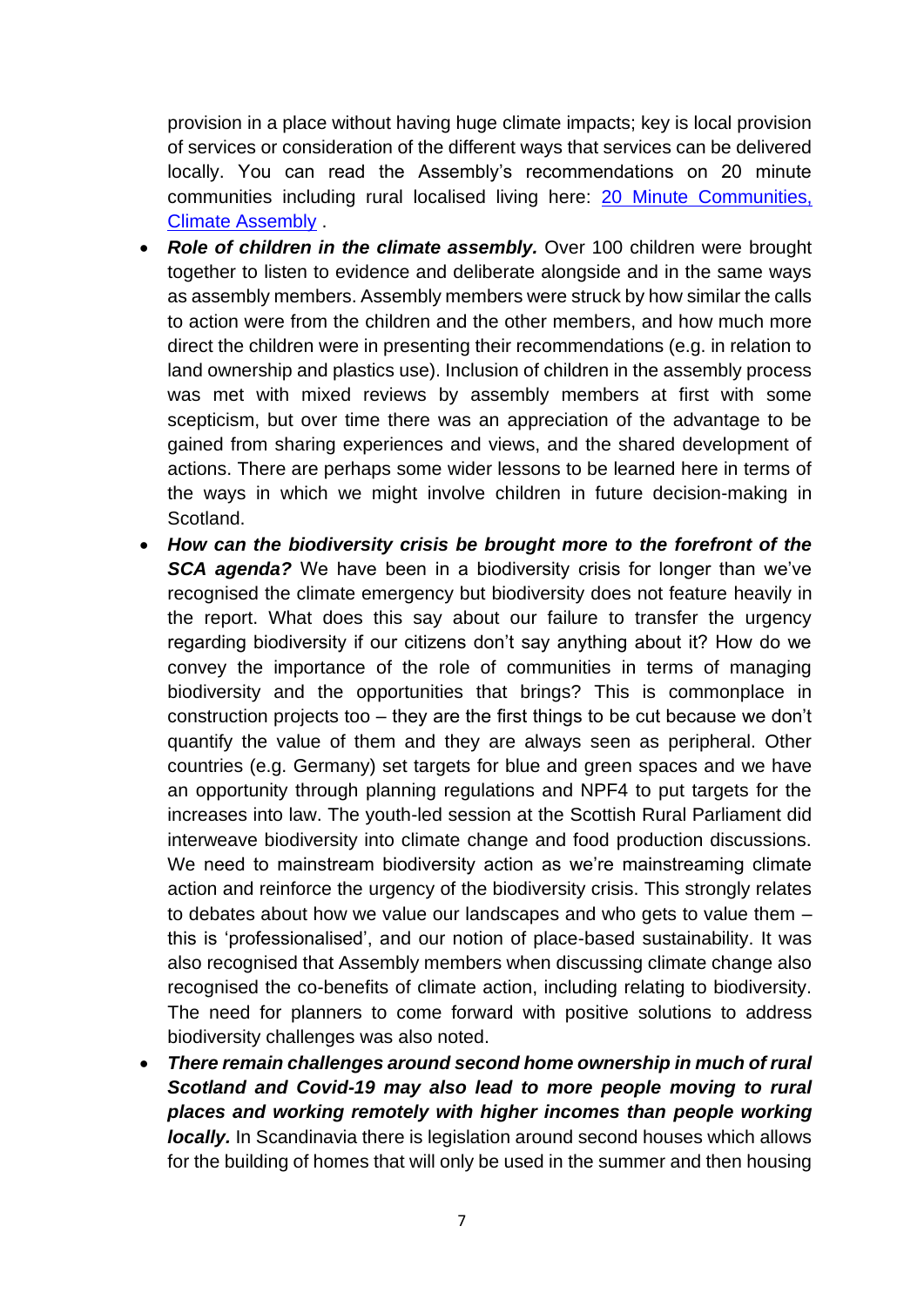stock is not being taken away from those that need it year-round. Sweden has a two-tier housing market system which prevents first-homes (primary dwellings) from being sold as second-homes (holiday dwellings). Implementing a similar system in Scotland could be effective in preventing permanent primary dwellings from being sold into a second home market. Many private estates do have an important role to play in the provision of housing locally, and funding may be available to support those kinds of activities.

• *Additional topics were discussed between participants and speakers in the chat box including digital connectivity, rural public transport, local governance and sustainable transport.*

Emma Harper MSP noted that the Co-convenors are very keen to ensure that these CPG meetings result in action items as the Groups are so important e.g. writing to Cabinet Secretaries or Ministers in relation to specific issues raised at Group meetings for them to take note (with links to the current/future policy context), taking forward a members' debate, informing a portfolio question for a specific Minister/Cabinet Secretary, etc. It was noted that Finlay Carson MSP, who convenes the Rural Affairs, Islands and Natural Environment Committee, was in attendance. It was noted that we do not have to have an immediate action from every minute.

## Agenda item 4

#### **Actions from this meeting are:**

- Susie Townend called for support from those attending to ensure that the Scottish Government's response to the Climate Assembly report (which needs to happen by 23rd December 2021) is substantive and then to encourage action where there is commitment for that in the Government's response.
- Scottish Rural Action (with relevant others, e.g. SRUC) to discuss how to continue discussions on the 20 minute neighbourhood concept and its applicability to rural and island Scotland, particularly to inform current Government work (including the consultation) on National Planning Framework 4. Emma Harper MSP also noted that 20 minute neighbourhoods have also been discussed in the context of the Health Committee's work planning.
- It was noted also that CLS has written to the First Minister regarding the importance of having a Community Wealth Fund, particularly for climate action at local level. Participants may want to consider in more detail and advocate for such a fund.
- Murray Ferguson from Cairngorms NPA highlighted a consultation on the Cairngorms National Park Partnership Plan. Deadline for submission is 20<sup>th</sup> December 2021. [National Park Partnership Plan –](https://cairngorms.co.uk/working-together/national-park-partnership-plan/) Have your say.
- Finlay Carson MSP noted that the Rural Affairs, Island and Natural Environment Committee would be finalising their work programme in late October. This can now